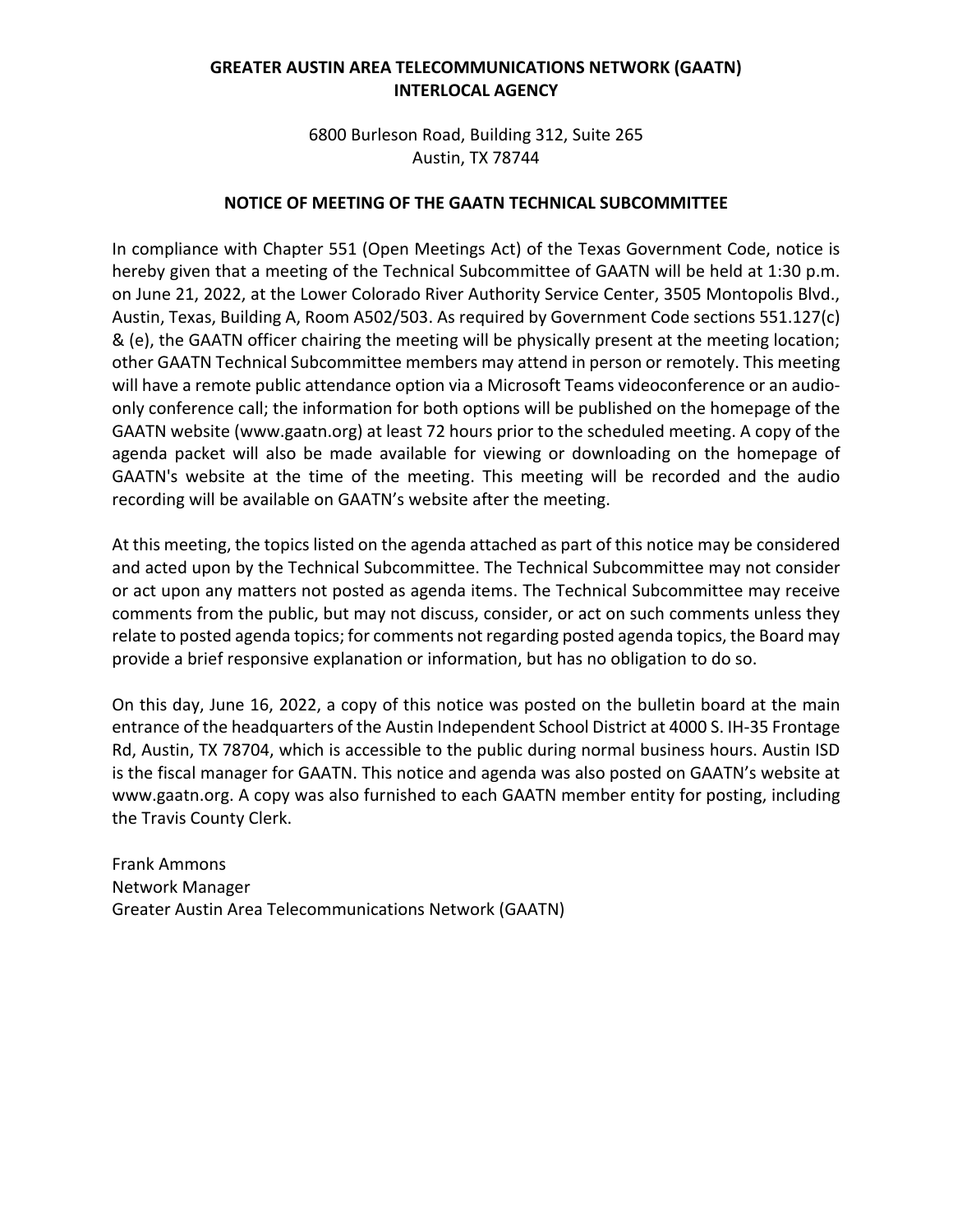# **GREATER AUSTIN AREA TELECOMMUNICATIONS NETWORK (GAATN) INTERLOCAL AGENCY**

### **GAATN TECHNICAL SUBCOMMITTEE MEETING**

June 21, 2022 at 1:30 p.m. LCRA Service Center at 3505 Montopolis, Austin, Texas 78744 Building A, Room A502/503 Teams Videoconference link provided 72 hours prior to meeting on homepage of [www.gaatn.org](http://www.gaatn.org/) Remote audio-only option for public access: (512) 831-7858, Access Code: 156 941 34#

As required by Government Code sections 551.127(c) & (e), the GAATN officer chairing the meeting will be physically present at the meeting location; other GAATN Technical Subcommittee members may attend in person or remotely. Members of the public who wish to participate in the meeting remotely may participate via video conference at the link provided on the homepage of [www.gaatn.org](http://www.gaatn.org/) or via audio conference by dialing the number and access code noted above. Except during the Citizen Communication item, public attendees, whether in person or remote, will not be permitted to speak or otherwise interrupt the meeting. Members of the public who are participating in person or remotely will only be able to attend the open sessions of the meeting.

#### **AGENDA**

### **1. Call to Order (Including a roll call)**

#### **2. Citizen Communications (3 minutes)**

You may address the Technical Subcommittee for up to three (3) minutes on GAATN issues, whether those issues are posted on this agenda or not. If you inquire about a subject not on this agenda, then, by law, the Technical Subcommittee cannot discuss the subject with you at this Technical Subcommittee meeting and the Technical Subcommittee cannot discuss the subject among themselves. The Technical Subcommittee, however, may respond to your inquiry with a brief factual statement or state existing GAATN policy on the subject. In addition, after hearing you, the Technical Subcommittee may place the subject of your inquiry on a future agenda.

# **3. Review and approve minutes from the regular Technical Subcommittee meeting of May 17, 2022 (5 minutes)**

### **4. Maintenance Contractor's Report**

- A. Maintenance report
- B. Inventory report

## **5. Network Manager's Report**

- A. Project status report
- B. Network status report
- C. Job budget report

#### **6. Committee Chairperson's Update – discussion and possible action on (45 minutes):**

- A. Austin Energy GAATN memorandum discussion
- B. Seeking recommendation for A2N and SRN splice case audits to be funded by FY23 MAC budget
- **7. Executive Session** (if an executive session is necessary, Technical Subcommittee members and other authorized participants will use a different teleconference line not accessible to the general public; once the executive session is concluded, the meeting will resume on the Teleconference number given above):